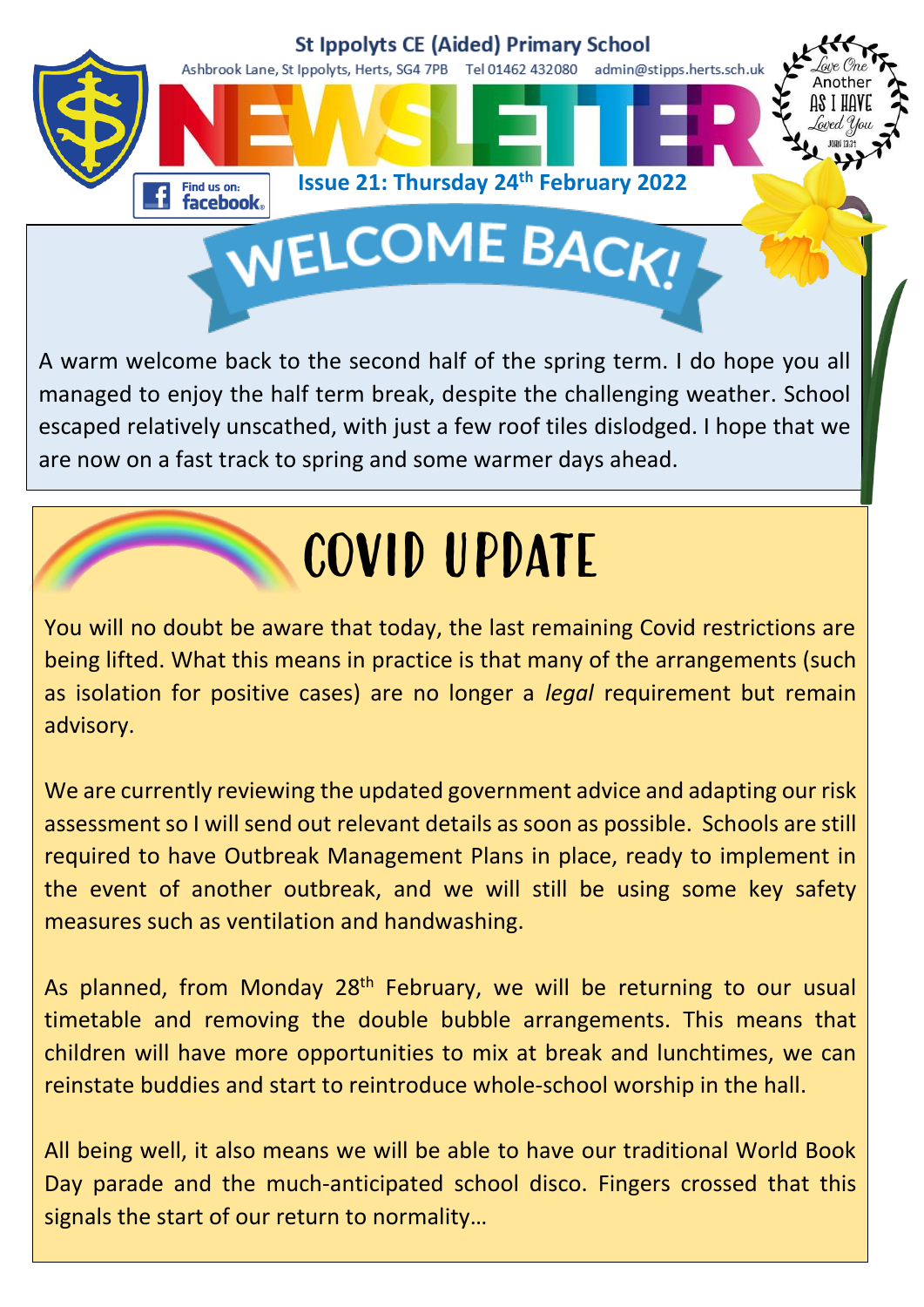### Important: earrings

A reminder that only **STUD** earrings are allowed to be worn in school. Hoops must not be worn for safety reasons as they can cause horrific injuries if caught in clothing or play equipment.

**Earrings must be removed for swimming and PE** and children need to be able to do this independently. If earrings cannot be removed, they should be **covered with micropore tape** – please provide your child with a roll to keep in their PE bag for this.

If you are considering having your child's ears pierced, a good time is always the beginning of the summer holidays so that the ears have time to heal and your child has several weeks to learn how to take care of them independently.

## Hair styles

Just a quick reminder that long hair (boys and girls) should be tied back for school. Plaits are especially effective for preventing the spread of head lice.



## **Next week!**

World Book Day is one of the highlights of the school year at St Ippolyts and this year takes place on **Thursday 3rd March.**

Everyone in school dresses up as a story character and the children take part in a fancy dress parade in the morning with prizes for the most inventive or original costumes. We spend the whole day on book-related activities, and it is always lots of fun.

We really missed being able to spend World Book Day together last year so this year feels extra special!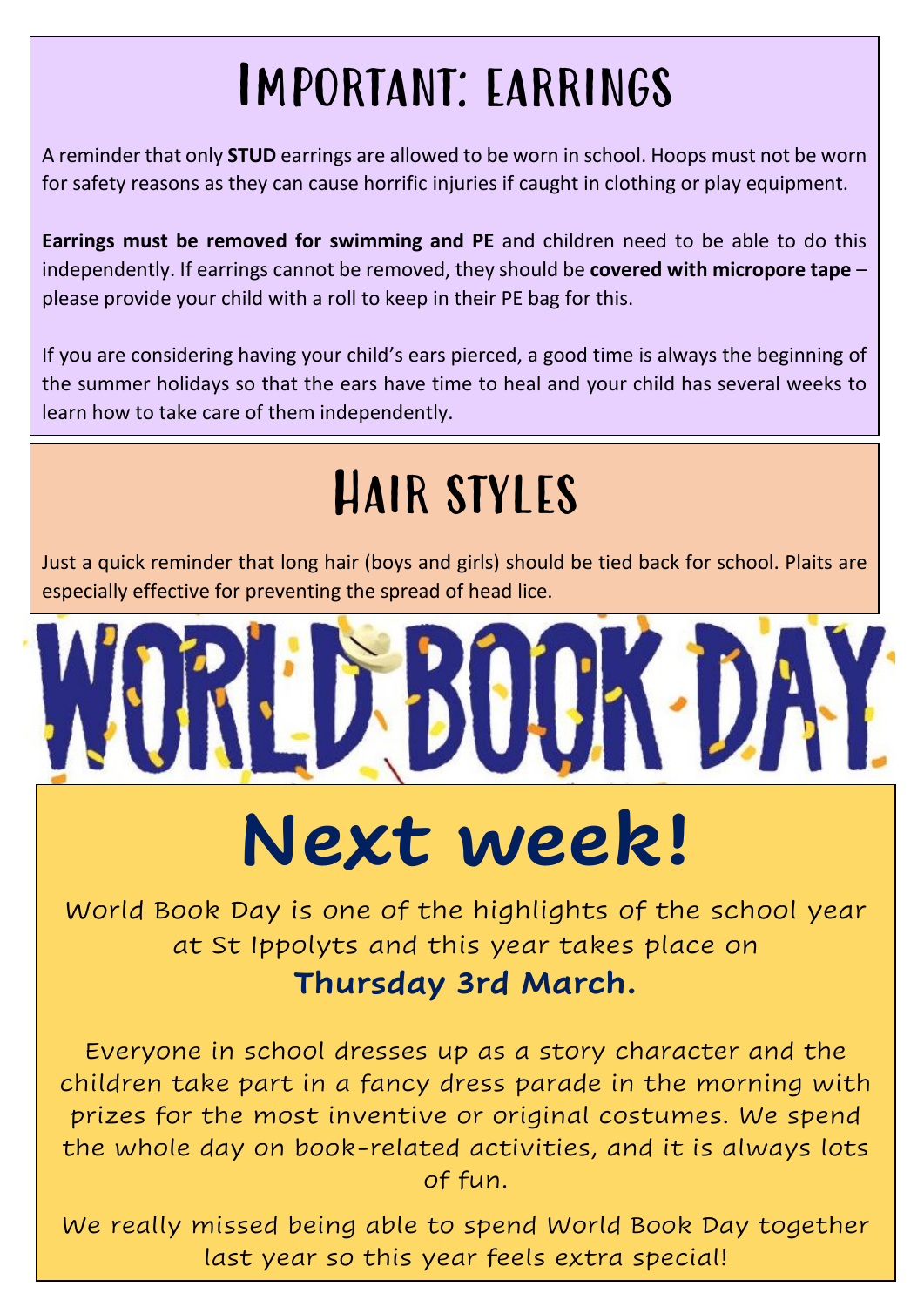# **Monday 28th February 5pm finish Please collect your child from their usual hometime location**

#### This week's report from our Pupil Journalist, Rose

JUST.

On Tuesday, Class 6 had a surprise when Mrs Stewart led us into the hall for breathing lessons with a gentleman called Neelam. As part of maintaining our wellbeing, we have been given the chance to experience a four session program where we focus on breathing to calm us down and help us focus. Being in Year 6 can sometimes bring added responsibilities which at times means you can have much to think about. Breathing is one way which can help us.

The session also touched upon some scientific understanding. We talked about how when we breathe in our lungs expand and our diaphragm pushes down and when we breathe out, our lungs deflate and our diaphragm pushes up. When this is out of sync, it can cause hiccups. Bad breathing habits can make us feel a little tense or our breathing rate increases. Lifting your shoulders high when you breathe in can cause unnecessary tension in your body, which then can make you less focused causing us to learn less.

We shall let you know how the sessions are going and would like to thank Neelam for helping us. Mrs Stewart is joining in with the sessions too so we can reflect on this in class.



#### VALUES

Our new value for this next half term is **FORGIVENESS.**

In our Collective Worships we will be thinking about times when we make mistakes and need forgiveness from others, and how sometimes we will need to forgive other people who have hurt us too.